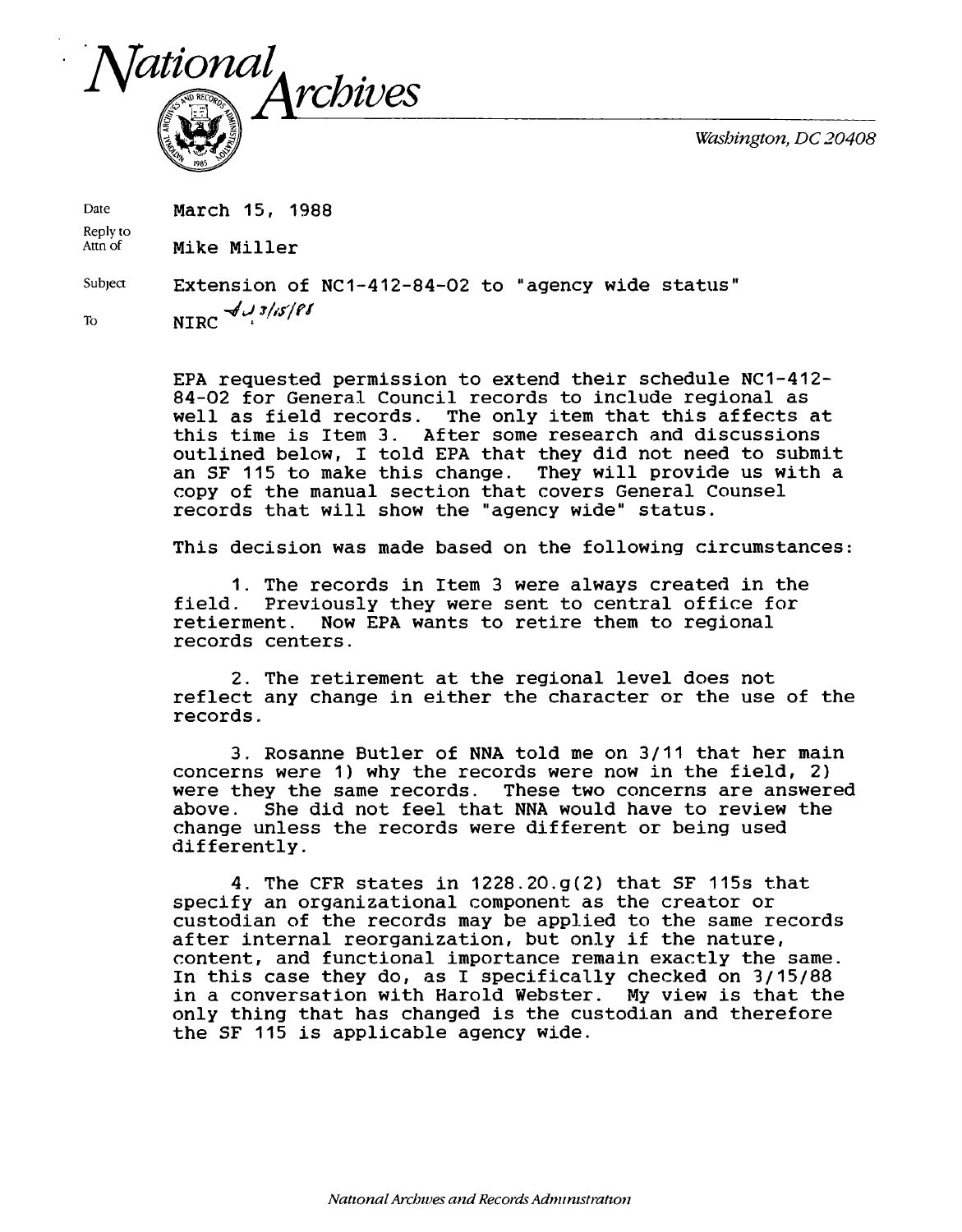| $\ddotsc$<br><b>REQUEST FOR RECORDS DISPOSITION AUTHORITY</b>                                      |           |                                                                                                                                             |  |  |
|----------------------------------------------------------------------------------------------------|-----------|---------------------------------------------------------------------------------------------------------------------------------------------|--|--|
| (See Instructions on reverse)                                                                      |           | <b>LEAVE BLANK</b>                                                                                                                          |  |  |
|                                                                                                    |           | JOB NO                                                                                                                                      |  |  |
| TO GENERAL SERVICES ADMINISTRATION.<br>NATIONAL ARCHIVES AND RECORDS SERVICE, WASHINGTON, DC 20408 |           | DATE RECEIVED                                                                                                                               |  |  |
| 1 FROM (AGENCY OR ESTABLISHMENT)                                                                   |           |                                                                                                                                             |  |  |
| Environmental Protection Agency                                                                    |           | NOTIFICATION TO AGENCY                                                                                                                      |  |  |
| 2 MAJOR SUBDIVISION                                                                                |           |                                                                                                                                             |  |  |
| Office of General Counsel                                                                          |           | In accordance with the provisions of 44 U.S.C. 3303a the disposal re-<br>quest, including amendments, is approved except for items that may |  |  |
| 3 MINOR SUBDIVISION                                                                                |           | be stamped "disposal not approved" or "withdrawn" in column 10                                                                              |  |  |
| 4 NAME OF PERSON WITH WHOM TO CONFER                                                               | 5 TEL EXT |                                                                                                                                             |  |  |
| Thomas Tasker                                                                                      | 382-5911  | Archivist of the United States                                                                                                              |  |  |

6 CERTIFICATE OF AGENCY REPRESENTATIVE

I hereby certify that I am authorized to act for this agency in matters pertaining to the disposal of the agency's records;<br>that the records proposed for disposal in this Request of  $\frac{5}{2}$  page(s) are not now needed fo

A Request for immediate disposal.

B Request for disposal after a specified period of time or request for permanent retention.

| C. DATE             | D SIGMATURE OF AGENCY REPRESENTATIVE                                                                                                                                                                                     | <b>E</b> TITLE                    |                                                                                             |                                |
|---------------------|--------------------------------------------------------------------------------------------------------------------------------------------------------------------------------------------------------------------------|-----------------------------------|---------------------------------------------------------------------------------------------|--------------------------------|
| 4/19/84             | romas .<br>Thomas Taskei                                                                                                                                                                                                 | Agency Records Management Officer |                                                                                             |                                |
| 7<br><b>ITEM NO</b> | 8. DESCRIPTION OF ITEM<br>(With Inclusive Dates or Retention Periods)                                                                                                                                                    |                                   | 9<br>SAMPLE OR<br><b>JOB NO</b>                                                             | 10.<br><b>ACTION TAKEN</b>     |
| $1 - 13$            | The Office of General Counsel Records Control Schedule<br>is being revised to make it consistent with the Program's<br>current operations.<br>part of a major review and update of the EPA Records<br>Control Schedules. | The revision of this Schedule is  | Appendix<br>Schedule $\mu$                                                                  |                                |
|                     | Attached is a copy of the revised OGC Records Control<br>Schedule.                                                                                                                                                       |                                   |                                                                                             |                                |
|                     |                                                                                                                                                                                                                          |                                   |                                                                                             |                                |
|                     |                                                                                                                                                                                                                          |                                   |                                                                                             |                                |
| 115-107             | Copiessentte agency, NNF+NNB 3/20/85CSR                                                                                                                                                                                  |                                   | <b>STANDARD FORM 115</b><br>Revised April, 1975<br>Administration<br>FPMR (41 CFR) 101-11 4 | Prescribed by General Services |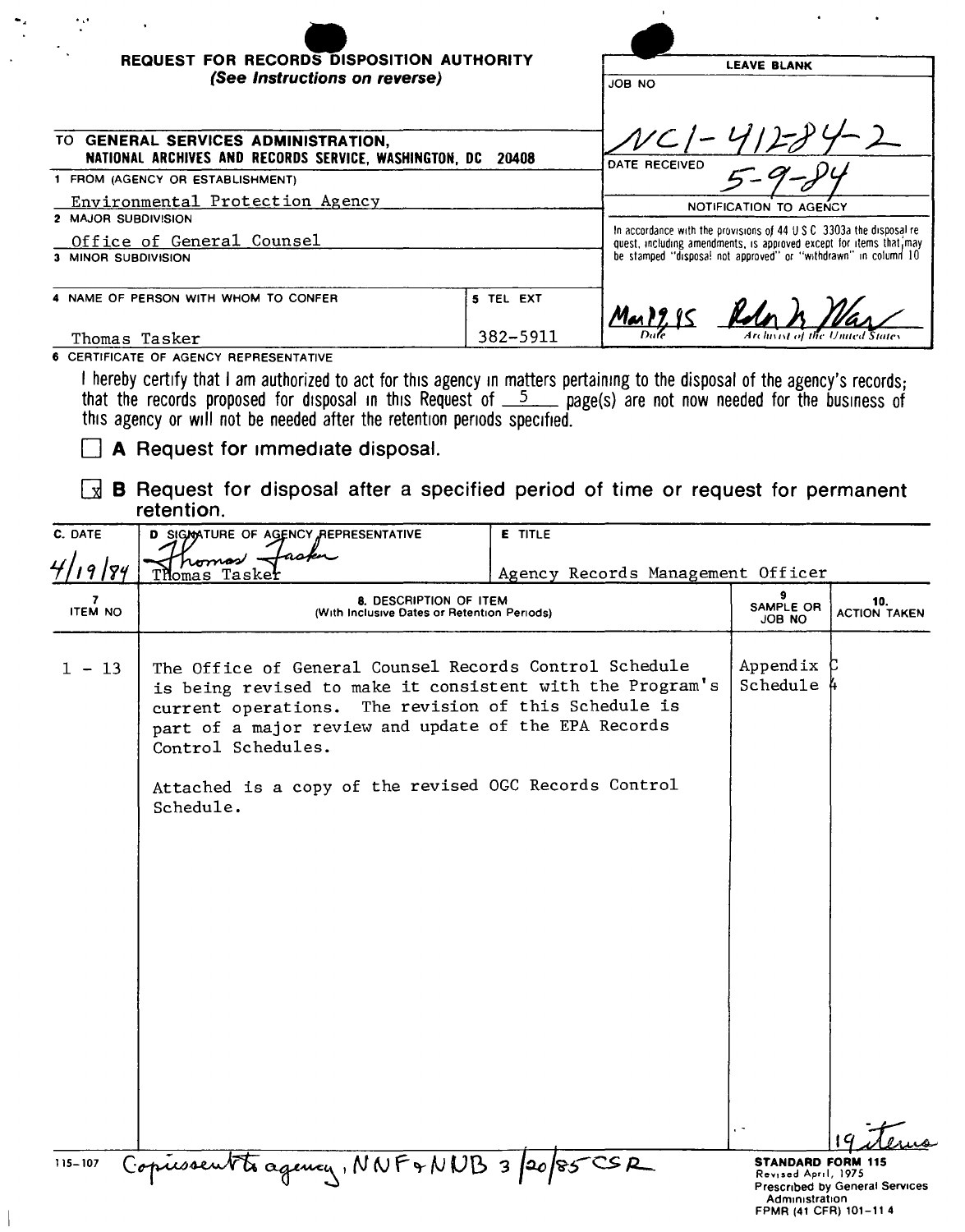| U.S. ENVIRONMENTAL PROTECTION AGENCY-RECORDS CONTROL SCHEDULES                                         |                                                                                                                                                                                                                                                                                                                                                                                                                                                |                                                                                                                                                                                                                                                                                                                               | SCHED, NO          |
|--------------------------------------------------------------------------------------------------------|------------------------------------------------------------------------------------------------------------------------------------------------------------------------------------------------------------------------------------------------------------------------------------------------------------------------------------------------------------------------------------------------------------------------------------------------|-------------------------------------------------------------------------------------------------------------------------------------------------------------------------------------------------------------------------------------------------------------------------------------------------------------------------------|--------------------|
| COVERAGE OF SCHEDULE<br>TITLE OF SCHEDULE<br>APPLICABLE HEADQUARTERS OFFICE<br>GENERAL COUNSEL RECORDS |                                                                                                                                                                                                                                                                                                                                                                                                                                                |                                                                                                                                                                                                                                                                                                                               |                    |
| ITEM                                                                                                   | NAME AND DESCRIPTION OF RECORD/FILE                                                                                                                                                                                                                                                                                                                                                                                                            | RETENTION PERIOD AND DISPOSITION<br>$\mathcal{V}^1$                                                                                                                                                                                                                                                                           |                    |
| ı.                                                                                                     | PROGRAM MANAGEMENT FILE<br>Contains documents relating to the management, operation,<br>development, and guidance of the Office of General Counsel.                                                                                                                                                                                                                                                                                            | RETENTION: Retain 10 years.<br>DISPOSITION: Break file at the end of 1 year. Keep in office<br>2 additional years, then send to Federal Record Center (FRC).<br>Keep in FRC for 8 years.                                                                                                                                      |                    |
| 2.                                                                                                     | LEGAL INTERPRETATION AND OPINIONS<br>a. Requests for and responses to requests for legal interpretations<br>and opinions relative to the intent and application of environmental<br>laws and regulations.<br>b. Background material including letters, memos, laboratory reports,<br>Federal Register clippings, and excerpts from court transcripts.                                                                                          | $1/x$ and $2x$ on hand<br>DISPOSITION: Break file upon the expiration, amendment, or revision<br>of an act or regulation. Keep in office 15 years, then offer to<br>the National Archives $\mu\nu$ /5 year blocks, csR 2/14/85<br>RETENTION: Retain 10 years.<br>DISPOSITION: Break file at the end of 1 year. Keep in office | RECORDS MANAGEMENT |
| з.                                                                                                     | DEFENSIVE LITIGATION INVOLVING EPA                                                                                                                                                                                                                                                                                                                                                                                                             | 2 additional years, then send to the FRC. Keep in FRC for 8 years,<br>then destroy.                                                                                                                                                                                                                                           |                    |
|                                                                                                        | Clean Air Act, Clean Water Act, Safe Drinking Water Act, Federal<br>Insecticide, Fungicide, and Rodenticide Act, Toxic Substances<br>Control Act, Resource Conservation and Recovery Act, Comprehensive<br>Environmental Response, Compensation and Liability Act, Uranium<br>Mill Tailings Radiation Control Act, and Marine Protection, Research<br>and Sanctuaries Act: Records consist of court pleadings and opinions.                    | RETENTION: Retain 10 years after completion or termination of case.<br>DISPOSITION: Break file upon completion of case. Keep in office<br>I additional year, then send to FRC. Keep in FRC for 9 years, then<br>destroy.                                                                                                      | <b>HANNAL</b>      |
| 4.                                                                                                     | DEVELOPMENT OF ENFORCEMENT OF ENVIRONMENTAL STANDARDS BY STATES<br>Submission, progress, and status of documents pertaining to environ-<br>mental standards being enacted into law by States and Territories<br>and submitted to EPA for review and approval. Records consist of<br>letters requesting legal interpretation and opinions, copies of<br>State acts or programs, regional office reviews and comments, and<br>technical reviews. | RETENTION: Retain 10 years after completion program.<br>DISPOSITION: Break file upon completion of program. Keep in<br>office I additional year, then send to FRC. Keep in FRC for<br>9 years, then destroy.                                                                                                                  |                    |
|                                                                                                        |                                                                                                                                                                                                                                                                                                                                                                                                                                                |                                                                                                                                                                                                                                                                                                                               |                    |

 $\omega$ 

 $\sim$   $\sim$ 

 $\ddot{\phantom{a}}$ 

 $\mathcal{L}$ 

 $\mathcal{L}^{\text{max}}_{\text{max}}$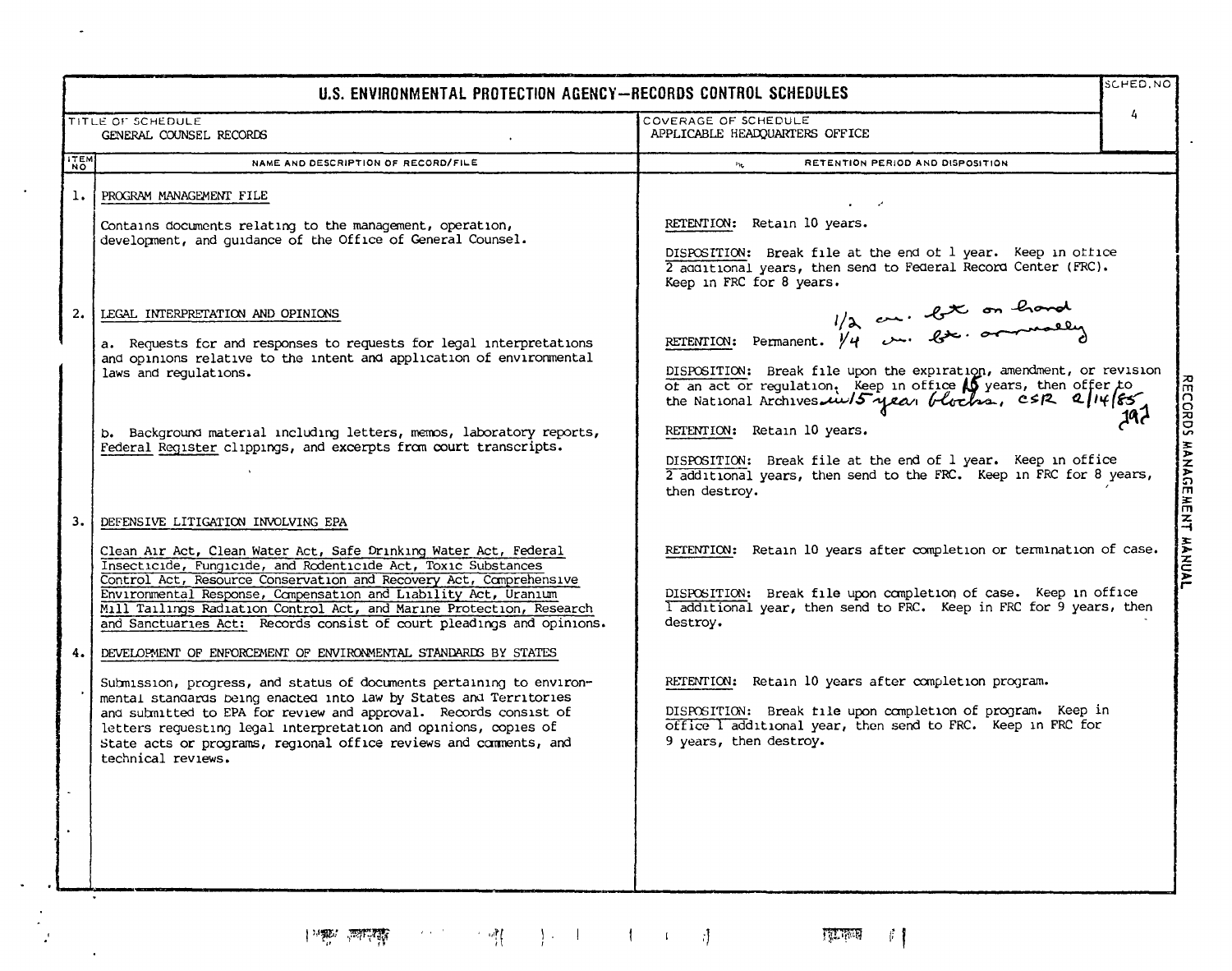|                          | U.S. ENVIRONMENTAL PROTECTION AGENCY-RECORDS CONTROL SCHEDULES                                                                                                                                                                                                                                                                                                                                                                                                                                                                                                                                                                                                                                                                            |                                                                                                                                                                                                                                                                                                                                                                                                                                                                                                                   | <b>SCHED NO</b> |
|--------------------------|-------------------------------------------------------------------------------------------------------------------------------------------------------------------------------------------------------------------------------------------------------------------------------------------------------------------------------------------------------------------------------------------------------------------------------------------------------------------------------------------------------------------------------------------------------------------------------------------------------------------------------------------------------------------------------------------------------------------------------------------|-------------------------------------------------------------------------------------------------------------------------------------------------------------------------------------------------------------------------------------------------------------------------------------------------------------------------------------------------------------------------------------------------------------------------------------------------------------------------------------------------------------------|-----------------|
|                          | TITLE OF SCHEDULE<br>GENERAL COUNSEL RECORDS                                                                                                                                                                                                                                                                                                                                                                                                                                                                                                                                                                                                                                                                                              | COVERAGE OF SCHEDULE<br>APPLICABLE HEADQUARTERS OFFICE                                                                                                                                                                                                                                                                                                                                                                                                                                                            | 4               |
| <b>ITEM</b><br><b>NO</b> | NAME AND DESCRIPTION OF RECORD/FILE                                                                                                                                                                                                                                                                                                                                                                                                                                                                                                                                                                                                                                                                                                       | RETENTION PERIOD AND DISPOSITION                                                                                                                                                                                                                                                                                                                                                                                                                                                                                  |                 |
| 5. I                     | REGULATIONS<br>Clean Air Act, Clean Water Act, Safe Drinking Water Act, Federal<br>Insecticide, Fungicide, and Rodenticide Act, Toxic Substances<br>Control Act, Resource Conservation and Recovery Act, Comprehensive<br>Environmental Response, Compensation and Liability Act, Uranium<br>Mill Tailings Radiation Control Act, and Marine Protection, Research<br>and Sanctuaries Act: File contains documents and data relating to the                                                                                                                                                                                                                                                                                                | OISPOSITION: Break file pat the end of 5 years. Keep in office 149785                                                                                                                                                                                                                                                                                                                                                                                                                                             |                 |
|                          | entire Act, sections of the Act, interpretations and implementation<br>of the Act. Such data are presented in the form of memos, reports,<br>newspaper and magazine articles, and correspondence. Subjects consist<br>of meetings and agenda for meetings, notices of changes in the sections<br>of the Act, and notices of proposed rule changes relating to the Act.                                                                                                                                                                                                                                                                                                                                                                    |                                                                                                                                                                                                                                                                                                                                                                                                                                                                                                                   |                 |
| 6.                       | INFORMATION LAW<br>a. Patent Copyright and Data Rights and Interpretations. Consists<br>ot documents pertaining to patent, copyright and data rights under<br>contacts, grants and cooperative agreements awarded by EPA. Also,<br>involves right of EPA to use patented inventions and copyrighted<br>material. Documents include copies of contracts, grants, and other<br>awards, requests for proposals, disclosures of inventions, affidavits<br>waivers, and internal and external correspondence between contractors,<br>etc., and EPA regarding negotiations on invention, data and copy-<br>right matters, including waiver of rights decisions. Also, includes<br>documents regarding licensing of EPA inventions.              | RETENTION: Retain 15 years after completion or termination of<br>contract, grant or cooperative agreement or last action taken<br>regarding the matter involved if no contract, grant or like<br>is involved.<br>DISPOSITION: Break file upon the completion or termination of<br>contract, grant or cooperative agreement. Keep in office 3<br>additional years, then send to FRC. Destroy when 15 years old.                                                                                                    |                 |
|                          | b. Disclosure of Inventions Made Under Grants, Contracts and by<br>EPA Employees. Consists of documents disclosing inventions made by<br>contractors, grantees and recipients of other types of EPA awards,<br>and EPA employees. File consists of patent applications, corres-<br>pondence with U.S. Patent and Trademark Office (PTO) and with<br>inventors and other documents related to prosecution of patent<br>applications in the PTO. Also, lists and copies of issued EPA<br>owned U.S. patents.<br>c. Freedom of Information Appeals Files. Includes copies of incoming<br>appeal (or in the case of a request for information claimed confidential<br>the request and denial) of the denial of information requested and pur- | RETENTION: Retain 15 years atter completion or termination of<br>contract, grant or cooperative agreement or last action taken<br>regarding the matter involved if no contract, grant or like<br>is involved.<br>DISPOSITION: Break file upon the completion or termination of<br>contract, grant or cooperative agreement. Keep in office 3<br>additional years, then send to FRC. Destroy when 15 years old.<br>RETENTION: See DISPOSITION.<br>DISPOSITION: Destroy 4 years after final determination by agency |                 |
|                          | suant to the Freedom of Information Act, official legal determination<br>and other related records.                                                                                                                                                                                                                                                                                                                                                                                                                                                                                                                                                                                                                                       | or 3 years after final adjudication by courts, whichever is later.                                                                                                                                                                                                                                                                                                                                                                                                                                                |                 |

 $\|T\|_{L^{\infty}(\mathbb{R}^n)}\leq \|\nabla T\|_{L^{\infty}(\mathbb{R}^n)}$ 

 $\mathcal{F}(\mathcal{S})$ 

 $\Box$ 

 $\ddot{\phantom{a}}$ 

 $\sim$ 

 $\bar{\mathcal{A}}$ 

 $\boldsymbol{I}$ 

 $\langle \cdot \rangle$ 

 $\frac{1}{2}$  ,  $\frac{1}{2}$ 

 $\bullet$ 

**CONTACT OF STATE AND** 

**These** a

 $\sim 10^{-10}$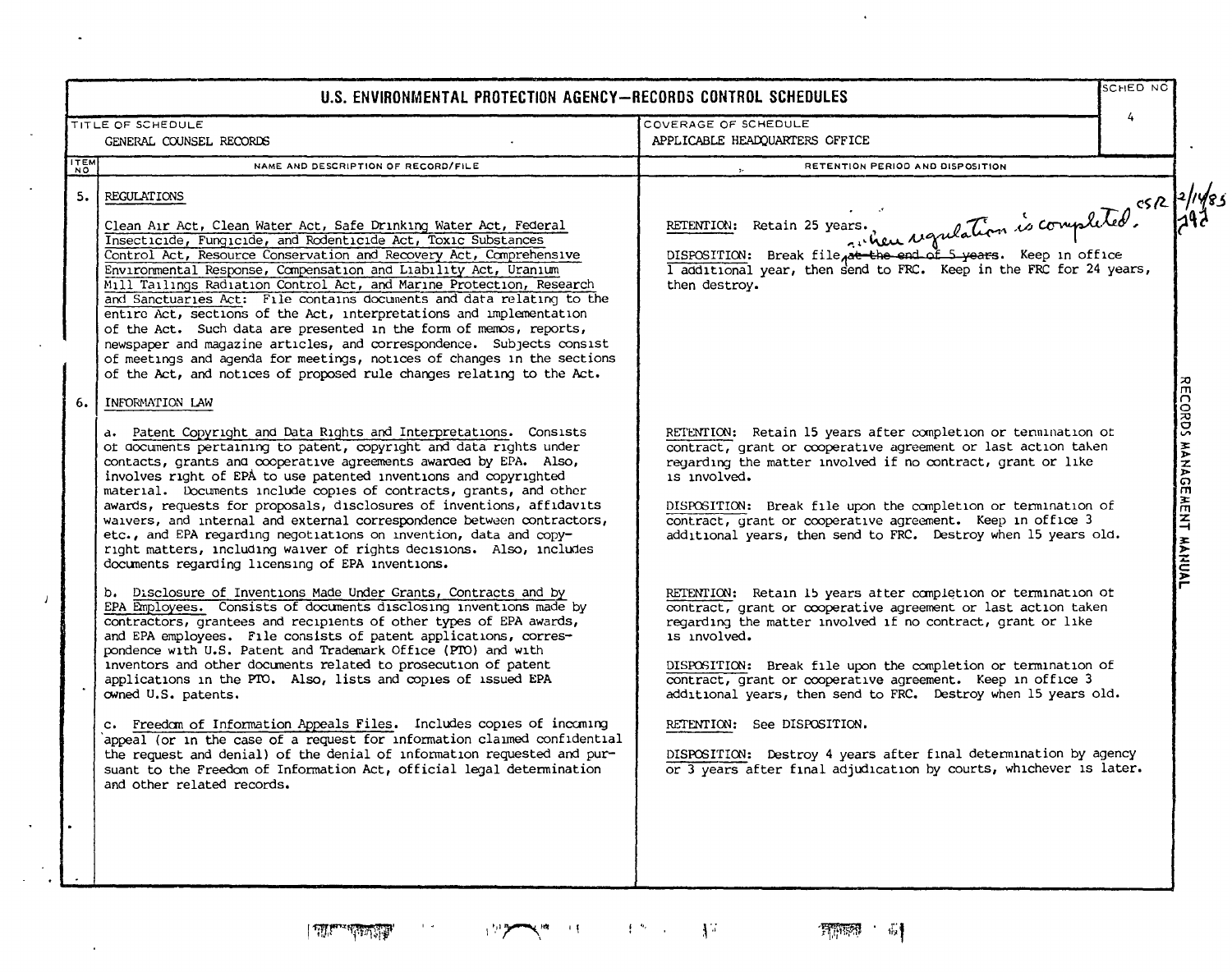|                    | U.S. ENVIRONMENTAL PROTECTION AGENCY-RECORDS CONTROL SCHEDULES                                                                                                                                                                                                                                                                                                                 | SCHED NO                                                                                                                                                                                                       |      |
|--------------------|--------------------------------------------------------------------------------------------------------------------------------------------------------------------------------------------------------------------------------------------------------------------------------------------------------------------------------------------------------------------------------|----------------------------------------------------------------------------------------------------------------------------------------------------------------------------------------------------------------|------|
|                    | TITLE OF SCHEDULE<br>GENERAL COUNSEL RECORDS<br>4485                                                                                                                                                                                                                                                                                                                           | 4<br>COVERAGE OF SCHEDULE<br>APPLICABLE HEADQUARTERS OFFICE                                                                                                                                                    |      |
| <b>ITEM</b><br>NO. | NAME AND DESCRIPTION OF RECORD/FILE                                                                                                                                                                                                                                                                                                                                            | RETENTION PERIOD AND DISPOSITION                                                                                                                                                                               |      |
| 17.                | contracts cap 21<br><b>GENERAL LAW</b><br>a. EPA General Law Files. Consists of records related to ethics and<br>standards of conduct, financial disclosures, appropriations, and real<br>property. Records consist of financial disclosure forms and legal<br>opinions and files.                                                                                             | RETENTION: Retain 10 years.<br>DISPOSITION: Break file at the end of 1 year. Keep in office 6<br>additional years, then send to FRC. Keep in FRC for 4 years, then<br>destroy.                                 |      |
|                    | b. EPA Claims Files. Consists of records related to the considerations<br>and settlement of claims by and against the U.S. Includes Federal tort<br>claims, employees' claims, waivers of claims, claim collection actions<br>and other related actions. Records consist of claims forms, supporting<br>documentation and other evidence, and Claims Officer's determinations. | RETENTION: Retain 10 years.<br>DISPOSITION: Break file upon final resolution of claims. Keep in<br>office 5 additional years, then send to FRC. Keep in FRC for 5 years,<br>then destroy.                      |      |
|                    | c. EPA Personnel Law Files: Consists of records related to discrimi-<br>nation, labor relations, adverse employee actions and labor standards<br>appeals or complaints. Records consist of complaint files of actions<br>filed before administrative agencies or in federal courts.                                                                                            | RETENTION: Retain 7 years.<br>DISPOSITION: Break file upon final decision by court or administrative<br>agency. Keep in office 2 additional years, then send to FRC. Keep in<br>FRC for 5 years, then destroy. |      |
|                    | 8. BID PROTEST APPEALS                                                                                                                                                                                                                                                                                                                                                         |                                                                                                                                                                                                                |      |
|                    | Consists of copies of notice of appeal, written memoranda and arguments,<br>legal briefs (if any filed), transcripts of any hearings held, corres-<br>pondence, and decision by the Regional Administrator.<br>9. GRANT APPEAL FILES                                                                                                                                           | RETENTION: Retain 10 years.<br>DISPOSITION: Break file at the end of 2 years, then send to FRC. Keep<br>in FRC for 8 additional years, then destroy.                                                           |      |
|                    | Consists of copies of notice of appeal and any requests for reconsidera-<br>tion, appeal file documents and exhibits, correspondence, legal briefs,<br>statements, memoranda, transcripts of any hearings held, and orders<br>and decisions by the Board.                                                                                                                      | RETEMTION: Retain 10 years.<br>DISPOSITION: Break file at the end of 1 year, then send to FRC.<br>in FRC for 9 additional years, then destroy.                                                                 | Кеер |
| ШΟ.                | JOB APPLICATIONS - ATTORNEYS                                                                                                                                                                                                                                                                                                                                                   |                                                                                                                                                                                                                |      |
|                    | Solicited and unsolicited applications for jobs as attorneys in EPA.<br>Records consist of letters requesting jobs, resumes and photos, inter-<br>view notes, and comments.                                                                                                                                                                                                    | RETENTION: Retain 6 months after review and evaluation.<br>DISPOSITION: Break file at the end of 6 months, then destroy.                                                                                       |      |
|                    |                                                                                                                                                                                                                                                                                                                                                                                |                                                                                                                                                                                                                |      |

**TIP STER** 

 $\mathbf{a}^{\prime}$  and  $\mathbf{a}^{\prime}$ 

 $\langle \hat{z} \rangle$ 

 $\mathcal{F}'_1\Big(\begin{array}{cc} \hspace{0.2cm} & \hspace{0.2cm} \\ \hspace{0.2cm} \end{array}\Big) \begin{array}{c} \hspace{0.2cm} \uparrow \hspace{0.2cm} \uparrow \hspace{0.2cm} \end{array} \begin{array}{c} \hspace{0.2cm} \downarrow \hspace{0.2cm} \uparrow \hspace{0.2cm} \end{array} \begin{array}{c} \hspace{0.2cm} \longrightarrow \hspace{0.2cm} \\ \hspace{0.2cm} \end{array} \begin{array}{c} \hspace{0.2cm} \longrightarrow \hspace{0.2cm} \\ \hspace{0.2$